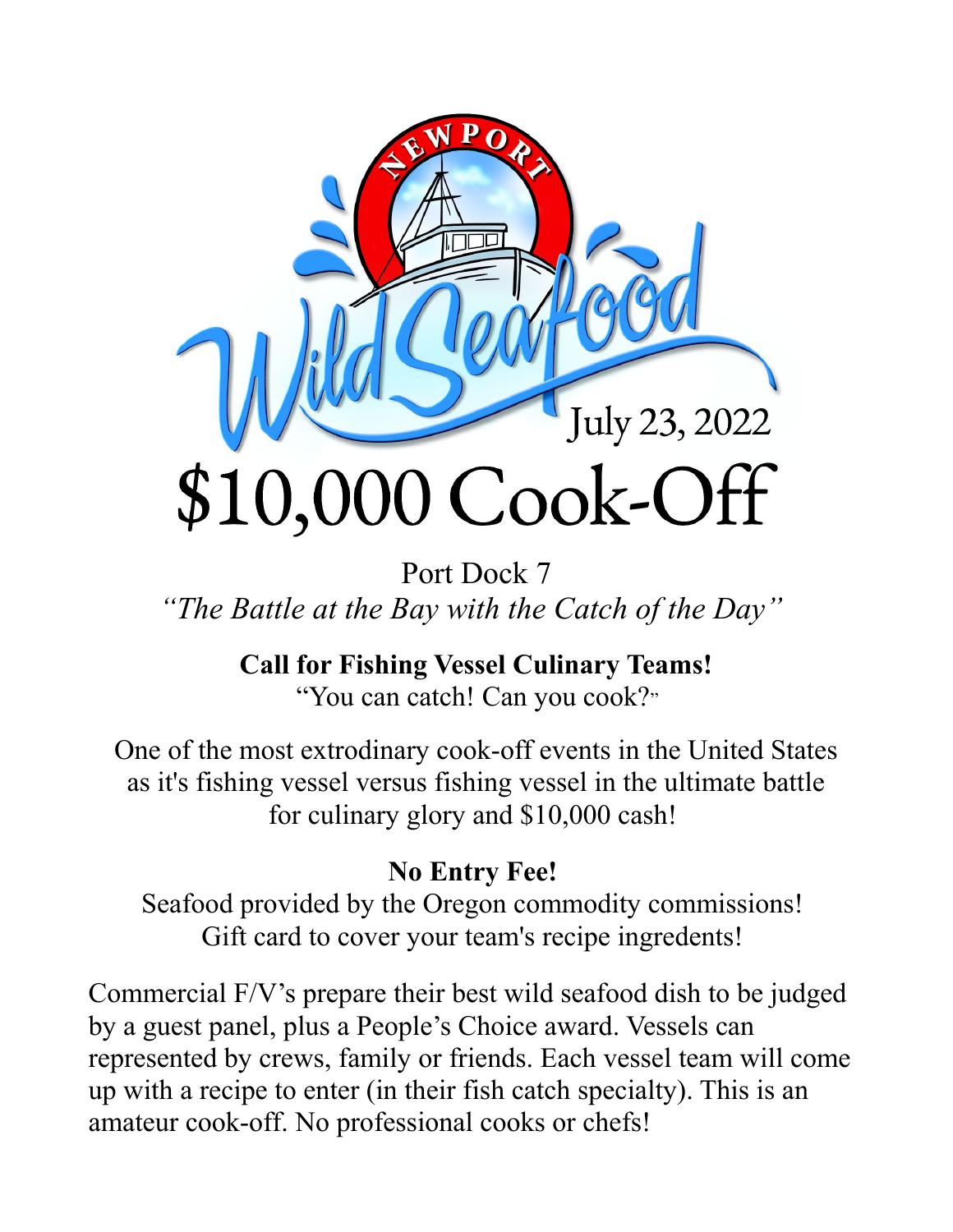**Note:** If you cannot find a team, one will be found by the producing committee to represent your vessel (they will keep any prize money).

The four commodity commissions will sponsor and each vessel team can pick their seafood to cook in one of the cook-off categories: Trawl, Crab, Albacore & Salmon. Each category will offer \$2,500 in prize money from the panel of judges and a People's Choice award with five competing teams in each division.

Each team to receive their seafood (if available) from the Commissions plus a gift card to purchase their supplies. Serving cups, utensils, napkins, etc. will also be supplied.

Teams are asked to serve 350+ two-three ounce samples for the paying public to taste . Teams will be required to provide their own set up (awnings, tables, etc.) to fit in a 20' x 20' space. You will be required to provide your own cooking sources (no electricity).

Prize money breakdown per seafood division:

```
Judged - $2,000 
   1st - $1,000 
  2nd - $700 
  3rd - $200 
  4th - $100 
People's Choice - $500 
   1st - $350 
  2nd - $100 
  3rd - $50
```
## **Sign Up to Enter!!**

Reserve your spot now in one of the four competiting divisions: Trawl, Dungeness Crab, Albacore or Salmon. First come, first served (with a waiting list).